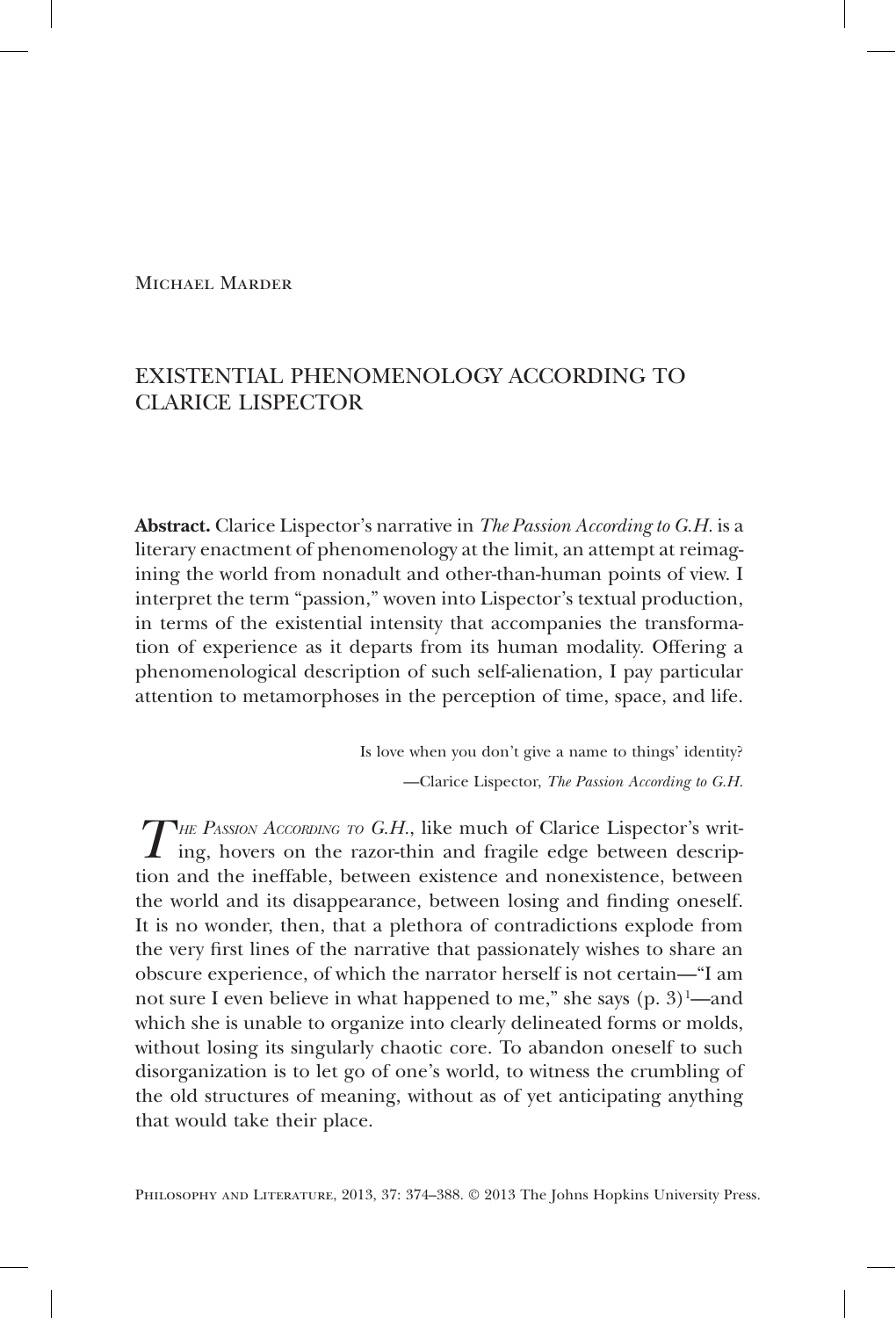And passion is, among other things, the pathos of this undergoing that refuses the evidence, wherein phenomenology would find a confirmation of empty intentions. There is no surer way of losing oneself than by losing one's world. I no longer recognize who I am if the coordinates of my existence persistently slip away from my fingertips, if, that is, the time and place of my life are stripped of their familiarity. At issue in Lispector's work is this massive loss of world, which is neither entirely negative—a pure privation—nor the dawn of a new positivity—an assured promise of a new form, a quasi-messianic expectation of a transformation. Hers is a literary phenomenology at the limit: a description of the impossibility of description, an experience of the destruction of the life-world, a signification of potential meaninglessness.<sup>2</sup>

**I**

Why, still, despite the massive register of all these rapidly accruing losses, are we talking about phenomenology? Let me glean a few indications for the tenacity of this way of thinking in Lispector's text, while speculating on the appropriateness of phenomenology to the liminal experience of *The Passion*.

1. *Mere looking, "just looking," divorced from understanding*. To just look, without any presuppositions and without expecting to see something as a determinate something, is a difficult task, requiring a tremendous undoing of one's world, which is to say, of the semantic structures that constitute it. Mere looking is also a sobering experience that does not reach into a higher sphere of meaning, proudly free of subjective presuppositions, but descends into terrifying meaninglessness, as things, being, and events come to foreclose elementary interpretations built into our perception itself, which tends to precomprehend them, to receive them as something determinate and, in any case, *as* something.

"Why is it that just looking is so greatly disorganizing?" (p. 5). Because, a phenomenologist will respond, it signals that we do not know how to actually engage with what we are looking at, how to interact with it, how to interpret or to act upon it. Like the broken thing in Martin Heidegger's *Being and Time*, the "object" of the mere look is merely present-at-hand, or no-longer-ready-to-hand: staring at it takes the place of understanding (at a wholly nonconscious level) what to do with it. This is why mere looking is, in fact, blinding.<sup>3</sup>

2. *A meticulous reduction of reality, the bracketing of its positing as something really existent*: "And for me nothing exists unless I give it a form. And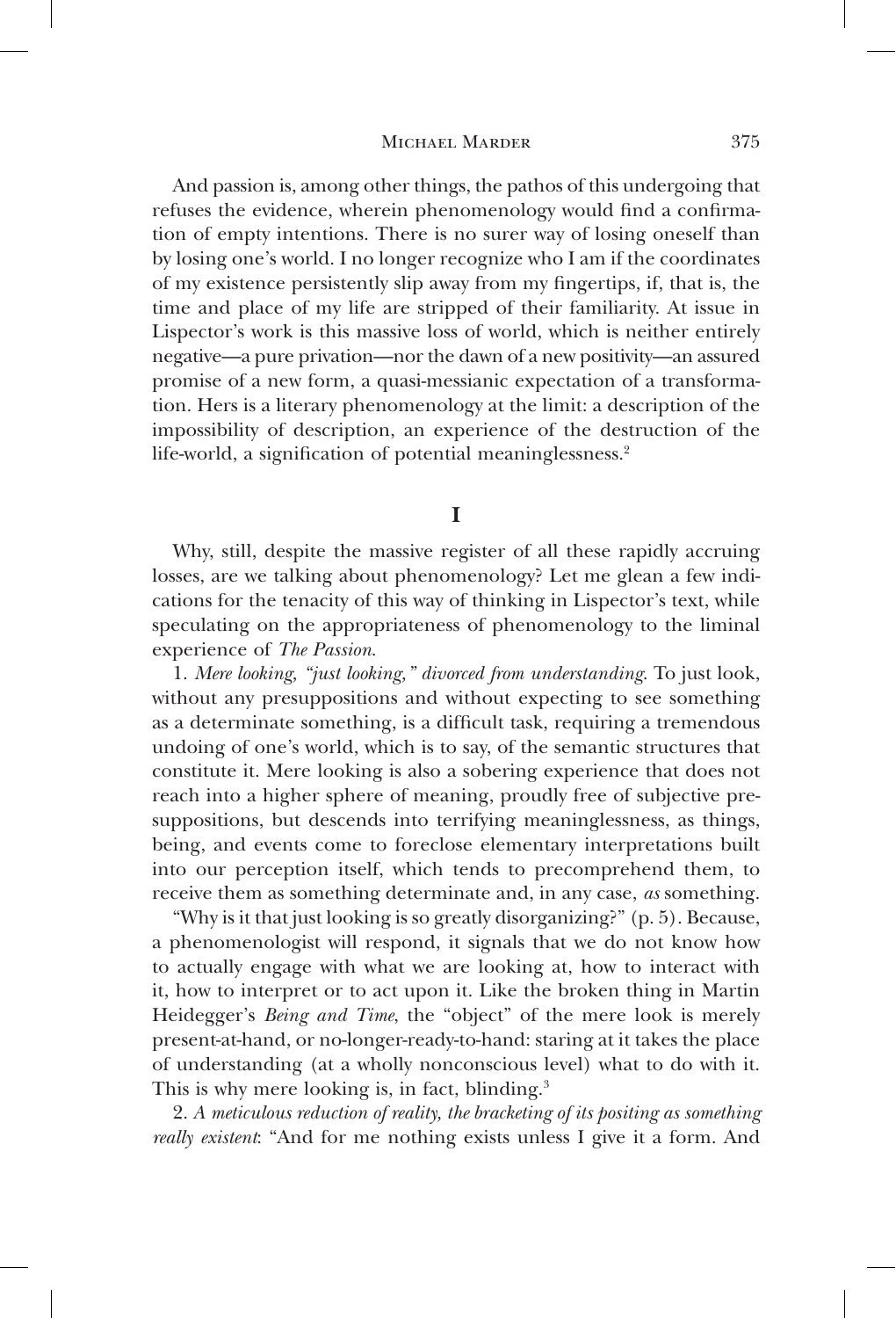. . . and what if the reality is precisely that nothing has existed?!" (p. 6). Wouldn't one then give a form to nothing and, in this pure formalism, pretend that this nothing is a something? More than a mere doubt, reduction involves setting aside the belief or the unbelief in reality as irrelevant, or, at the very least, as dependent on one's particular, habitual, human way of being. But the setting aside of the positings of reality is neither as neutral nor as indifferent as it is in the thought of Edmund Husserl; on the contrary, the premonition that all the work of formalization and organization might have busied itself with nothing terrifies G.H.

Equally terrifying is the clarity emanating from the operations of reduction (and, in this, reduction is dissimilar to doubt) that frees beings from their circumscribed positions in the humanized world: ". . . it is . . . natural clarity that terrifies me. Even though I know that the terror . . . the terror is only myself coming face to face with things" (p. 11), "the huge risk of coming face to face with reality" (p. 13). The postreductive encounter with the Real—and it is an encounter, for in G.H.'s universe, things, as we shall see, have a face—is far from being illuminated by the neutral *lumen naturalis* of the intellect. Rather, it is saturated with passion, passivity, pathos, and suffering. Lispector's liminal phenomenology is inconceivable without this existential intensity that shakes up the previously complacent subject, leading to what Hélène Cixous terms its "rapid suspension of the self," the reduction of the personal "I." 4

3. *The insight that the constitution of what exists is only possible thanks to a particular self-constitution, a subject's construction of its own world.* Perspective matters: human experience is one that contorts, cuts, and delimits parts of what is there so that they would conform to the needs, forms, and categories of the human. On the other hand, the experience of an animal—say, a cockroach—is one that revolves around whatever matters to this animal in a nonformal, nonthematic, nonobjectifying fashion. It is not enough simply to switch perspectives, as though one were putting on a different set of clothes, empathetically imagining oneself (essentially, the same "self") in the shoes of another creature. A step back is required to what Lispector calls "an infinite flesh," *uma carne infinita* (p. 6 [11]), the breathing of life itself devoid of selfhood and of a human form, no longer humanized, no longer delimited in manageable chunks we know as "objects" or "events."5

Only after being overwhelmed by the unencompassable, infinite flesh—a term that is itself phenomenological and that plays a crucial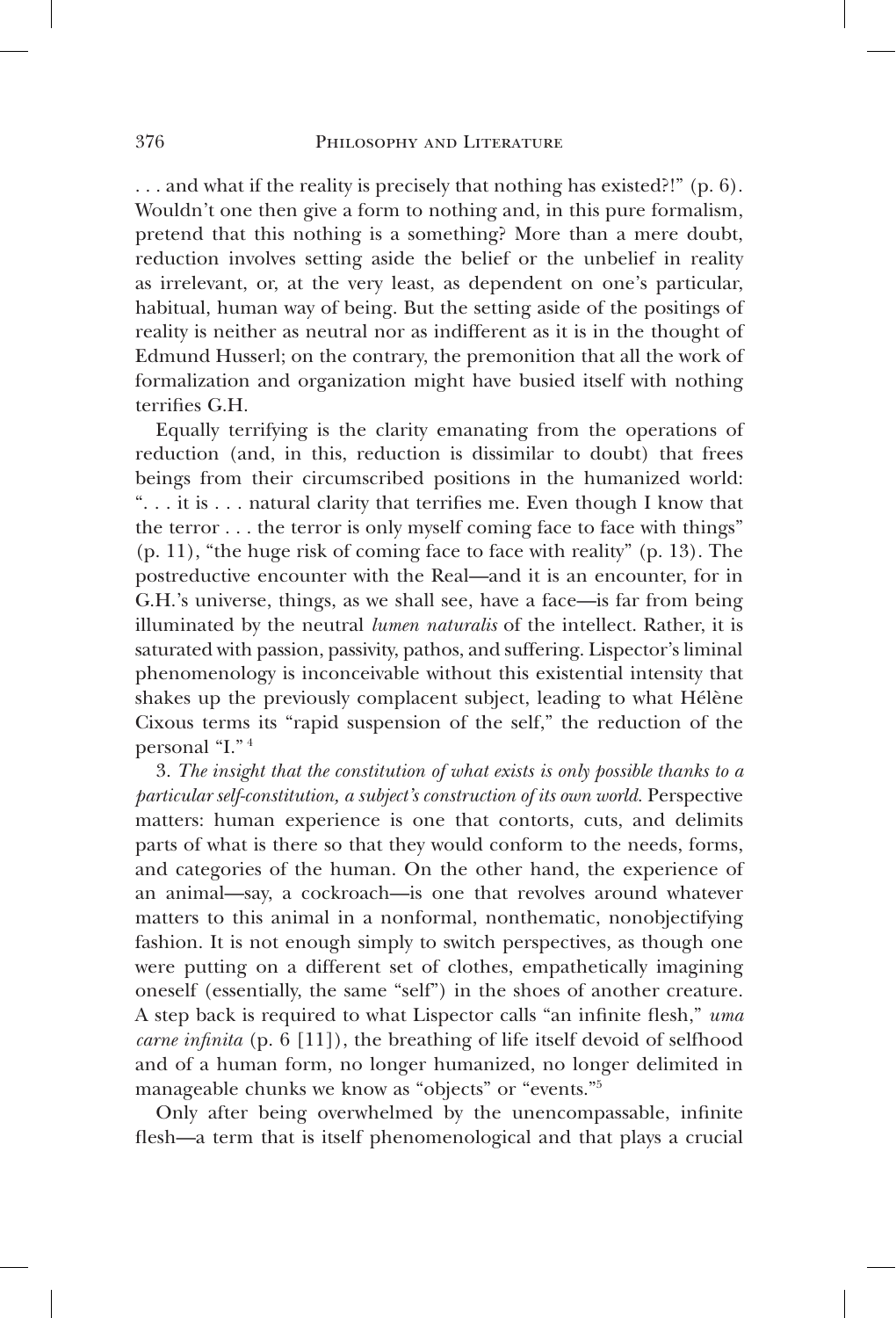role in the thought of Maurice Merleau-Ponty—will we recognize, in retrospect, how we used to parse it out according to our own measure, i.e., how the subject's self-constitution affected the construction of her world. Admittedly, Lispector realizes that it may be too much to ask human beings to persevere in pure immanence, to linger with this sublime nonexperience of the impersonal breath of life. In this case, we may first have to learn to divide life and reality *otherwise*, "to frame that monstrous, infinite flesh and cut it into pieces that something the size of my mouth can take in, and the size of my eyes' vision  $\dots$ " (p. 7), letting it overflow us from within. In doing so, we would follow the didactic example of G.H., who finally merges with the Real by biting into the monstrous flesh of the cockroach.

4. *A "reduced" vision—not to be conflated with mere looking—where the seeing and that which is seen belong together in strict correlations*. Poetically retracing the fulfillment of the act of gazing in the evidence it receives from the seen, G.H. attains nothing less than pure vision. "I don't understand what I saw," she reports, "I don't even know if I saw it, since my eyes ended up not being separate from what I saw" (p. 7). She lives in the gaze—a state that did not leave any time for thinking about or interpreting what had happened, for digesting the happening into an experience. But, unlike in traditional phenomenology, the cobelonging of these optical elements does not culminate in ready-made perceptual evidence, nor in the perfect transparency of meaning or sense; on the contrary, it causes the one who sees "purely" to get lost in the act of vision, being unable to assess it from the outside.

Lispector does not retrace the circle of pure *theoreia*, of thought thinking itself, of a meta-understanding that would grasps itself as a snake biting its own tail, in the very moment of extending itself outward, so as to comprehend the world. Instead, G.H. makes an effort to keep herself separate from her understanding, "to continue not understanding it" (p. 8), while keeping alive the nonsense of sense and breaking the perfect correlation of meaning in the very moment of constituting it.

5. *The temporal structure of experience as the present extended into the past and the future by means of retention and protention, a memory of the present that has already elapsed and the foresight of the present yet to come*. The narrator, in effect, rebels against this hermetically sealed time of experience, though, in rebelling against it, she presupposes it as something typically human. As soon as she vaguely intuits a secret, she immediately forgets it, severing the link between the present and the past that is not qualitatively different from it (p. 8). Almost immediately, she also banishes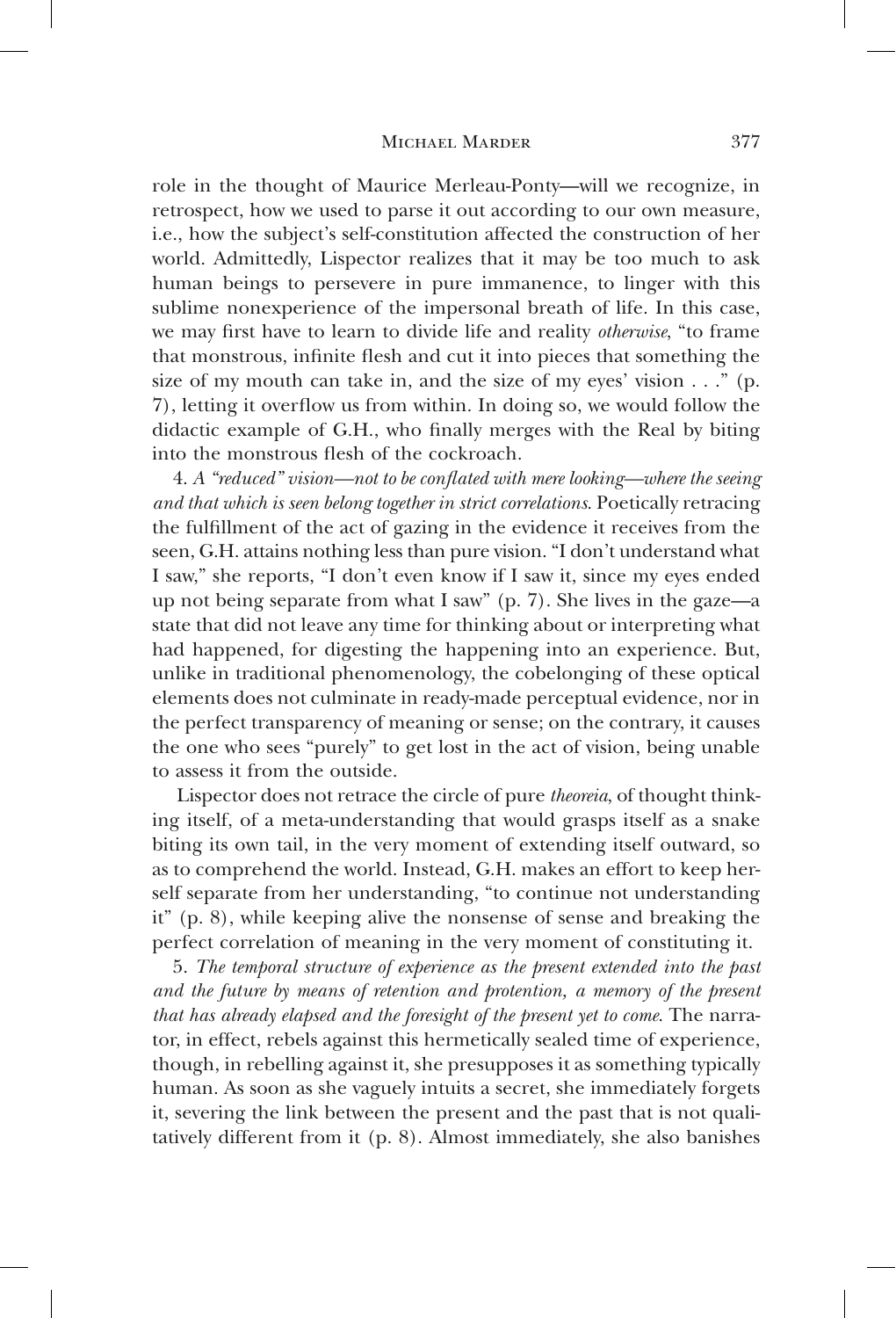the foresight that "preconditioned what I would see" (p. 9), cutting the tie with the future, which is indistinguishable from another, albeit deferred, present. Here, the absence of prevision, Cixous notes, liberates vision.<sup>6</sup> The point of departure remains phenomenological—inner time consciousness as the framework of any possible experience—and essentially human; reframing the world from an other-than-human perspective involves discarding the temporal parameters of the narrator's previous life.7

6. *The dispossession of the world*. Everything I have mentioned thus far, from the deformation of subjectivity to the rebellion against the phenomenology of inner time consciousness, points toward the loss of the world as something that could be claimed as "my own," familiar and open to manipulation. The "world was neither me nor mine [*não era nem eu nem meu*]" (p. 23 [25]): this statement leaves no chance for the workings of Husserl's transcendental idealism. Still less does it respect Heidegger's definition of the human as one who "has his world," and, instead, matches the state of the animal "poor in the world" (*Weltarm*) and of the thing that is worldless (*Weltlos*).8

Everything is a little more complicated than this formal resemblance would intimate, however. G.H. neither has nor does not have the world. The attitude of possession no longer governs her relation to it, unless we conclude that she is possessed by the world, obsessed by it, abandons herself to it and thus, in this *ecstasis*, is finally able to "take pleasure in it" (p. 23). Or, again, "I was leaving *my* world and going into *the* world" (p. 55). This is the logic of her *becoming*-animal.9

7. *The striatedness of life, its division into various levels that are often at odds with one another*. What Husserl refers to as "living in the natural attitude," taking for granted my own existence and that of the world around me, is the kind of living against which G.H. rebels—a life that, as she relates, "I have tamed and made familiar" (p. 10). A defamiliarized, depersonalized, dehumanized life awaits her, one that is wholly "supernatural" (p. 10), the embodied equivalent of the Husserlian transcendental life of consciousness. This life is, at once, superhuman and subhuman, animallike and divine, a living that "isn't tellable" and, hence, is not livable for the one who would feel the need not only to tell or to signify it (p. 13), but also to live in the acts of telling and signifying.

And just as life is not homogeneous, so passion is not a coherent whole, shattered as it is into many passions (akin to those of Christ) and serving as stepping stones on the path of becoming more *and* less than human. Lispector's supernatural life is not transcendentally metaphysical. It is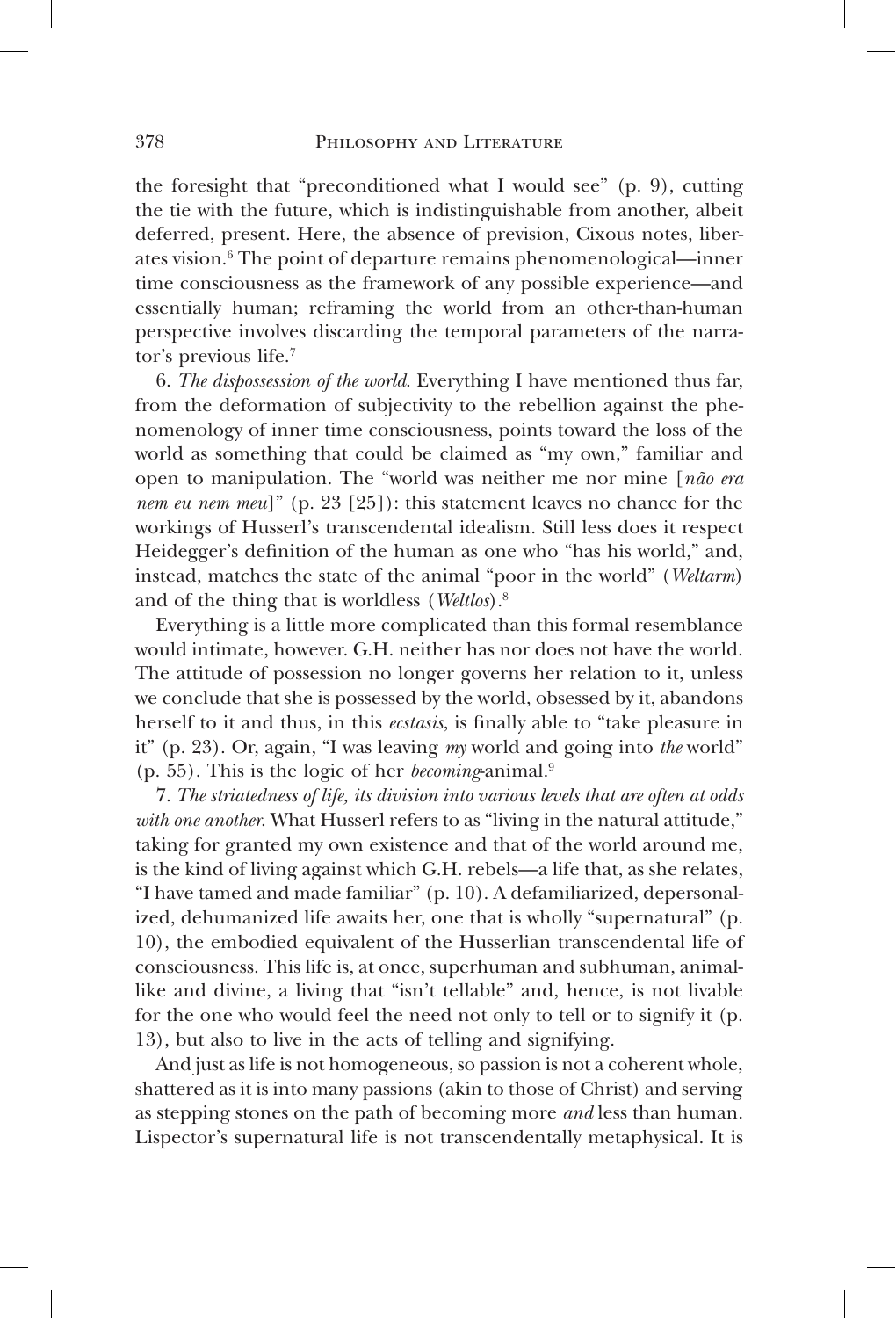not placed above nature (*phusis*), for it engulfs the entire world, without, at the same time, amounting to the absolute immanence one finds, for instance, in Spinozan thought. The torture of living is that, in us, life is set against life; the horrific vivacity of the world permeates us, while our "consciousness of life," in the movement of false transcendence, is opposed to our "personal" lives themselves. G.H. acknowledges this striatedness, also reflected in Husserlian phenomenology but, in the same stroke, repudiates the preference given to transcendental consciousness, to the life of the mind abstracted from that of the world.

These seven remnants or wreckages of phenomenology, perceptible from the very threshold of Lispector's text, constitute what I have referred to as "phenomenology at the limit." At the limit of what? First and foremost, of *logos*: word, speech, reason. But also, crucially, of life, or better yet, of lives. On the multifaceted edges of phenomenology, G.H.'s being and thinking (if thought is what there is in this text) are suspended between the different strata of life—the animal and the human (not to mention the divine), the immanent and the transcendent, of consciousness and of the world, the inner and the outer—suspended, but not, therefore, already dead. To the contrary, such suspension energizes her narrative, animates it to the brink, to the point of excess, which, in its nonidentity, is identical to the titular "passion" of the book.

Human beings cannot feel this passion, because they cannot feel or live in the present. Instead, they throw or project their past expectations onto future experiences, turning these into a pale shadow of themselves, an ideality with which they desperately and futilely wish to catch up. To feel is always to experience beyond one's experiential capacity (hence, to experience that which cannot be experienced), to be hypersensitive, even to (and within) the indifference of anonymous existence. Lispector's writing is existentialist only in this very specific sense of an exorbitant experience of a possibility so malleable that it lacks an identifiable form, that encompasses everything, and that is paradoxically condensed in its totality into the smallest bit of reality, be it as insignificant as a dying cockroach. A passionate, nonhuman, or inhuman existentialism awaits us from the outset of this incredible book, intended, as the exordium states, for those "people whose outlook is fully formed" and is, therefore, ripe for a painstaking deformation and deformalization.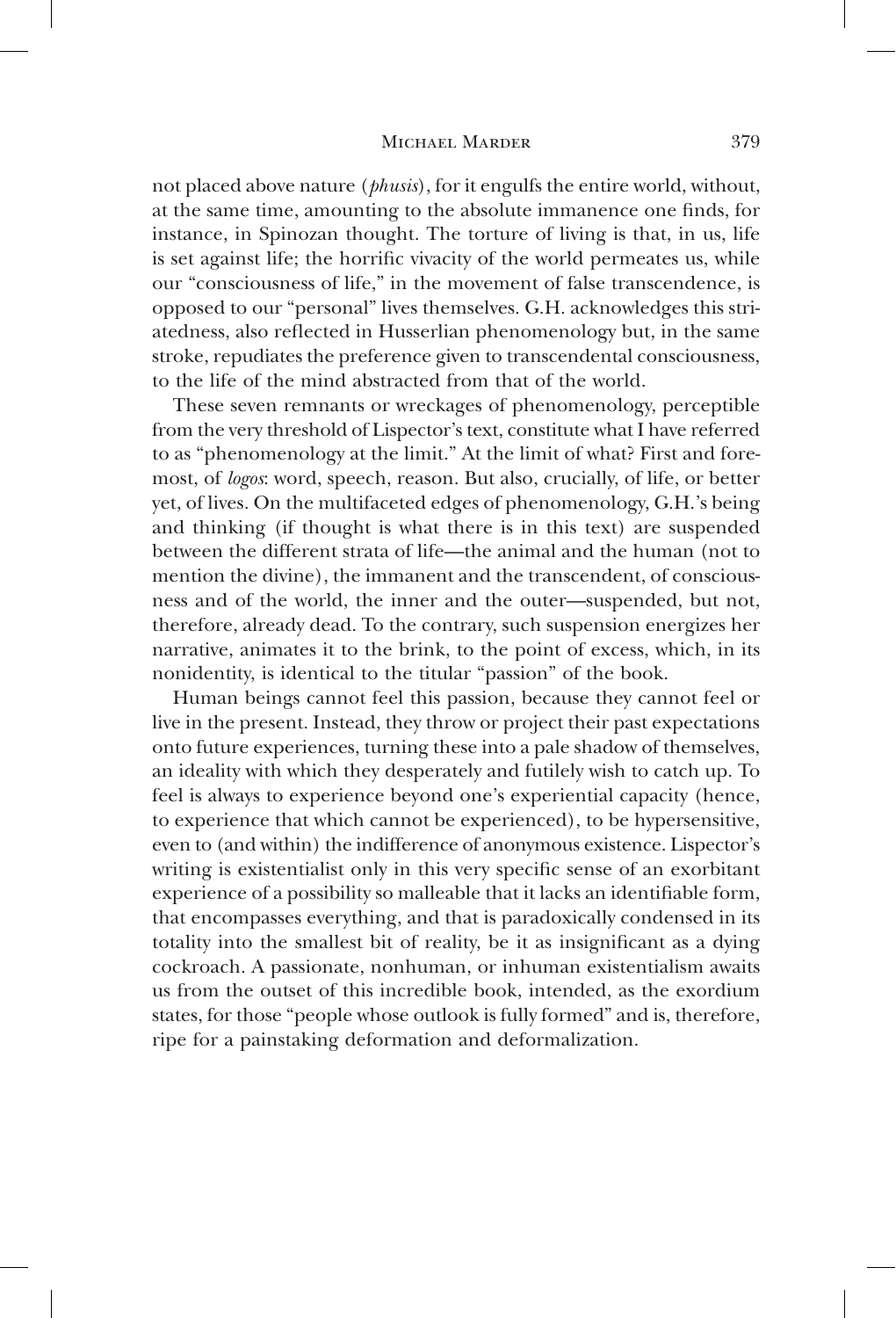What is it exactly that G.H. invites us to experience in excess of our experiential capacity? Nothing less than the way everything, including the seemingly inanimate world, experiences, or will have experienced, everything else.<sup>10</sup> With a flare for animism, the text unravels the reduced, depersonalized act of looking by extending it to the look not only of the animal (the cockroach) but also of the things themselves: "The world looks at itself in me. Everything looks at everything, everything experiences the other; in this desert things know things [*Tudo olha para tudo, tudo vive o outro; neste deserto as coisas sabem as coisas*]" (p. 58 [53]). From an empty shell, or an ordering form that surrounds and organizes nothing, the "I" grows into a medium for the world's relation to itself, a passageway for its looking at itself.11

G.H.'s passion is this pathos and passivity of mediating between the world and itself, between things and other things. It is an intensity that has become extensive and extended, embodied as the channel for the self-relation of the world. The challenge—perhaps impossible but, in any case, one that necessarily underlies existential possibility—is to see or imagine the world seeing itself, from its "own" impersonal standpoint, from a veritable infinity of standpoints, or in the absence of any standpoint whatsoever. Not as the self-subsistent and independent objectivity, but as something situated on the hither side of the subject/object divide, at once knowing and known (by itself as other), suffused with the virtually unlimited experiential capacity and, therefore, wholly alive.

Although the task sounds difficult indeed, I need not do anything but exercise mere looking, so as to restitute to things their own look. This is what the *logos* of phenomena, in its muteness, looks like—the silent stares we usually consider to be "only" the surfaces of things facing other things. Like Lispector, Merleau-Ponty knew, in his *Phenomenology of Perception*, how to interpret such facing in terms of the experience *of*—which is to say, *proper to*—the things themselves.12 To accentuate the look of things, their *eidos*, referring both to their gaze and appearance, is to graft the Platonic Ideas right onto the skin of reality.13 The undoing of the human form, which, in and of itself, mutilates this look, affords us access to this secret without depth, one that is not hidden but phenomenal, inscribed on the surface of things, always available to view. This secret must be forgotten—"my new ignorance, which is forgetting, has become sacred" (p. 8)—over and over again, since those who do remember project an alien, human temporality onto the look of things, ipso facto violating it.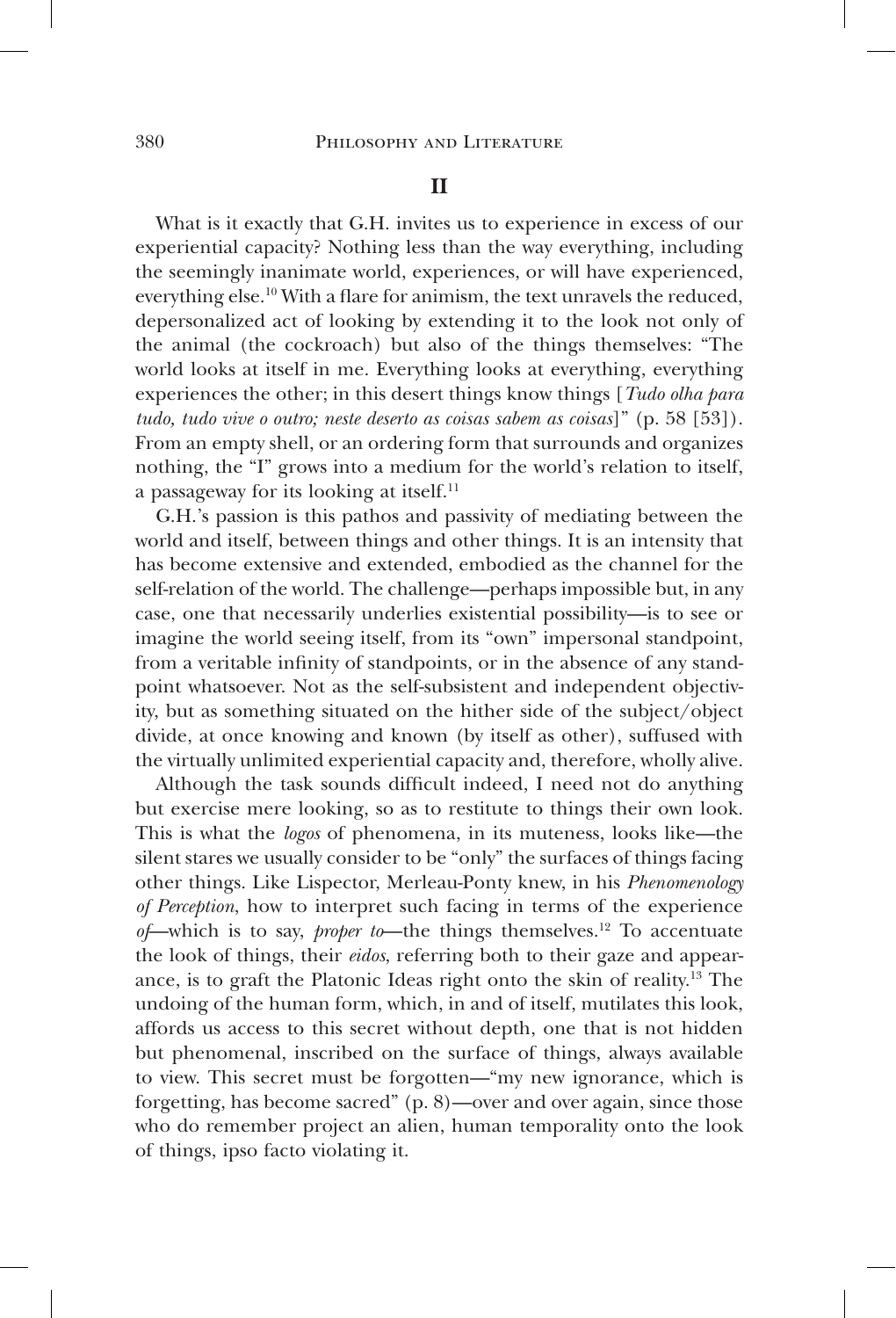What is worth remembering, nevertheless, is that the thingly surface is not only on the outside, in a sort of objective world somehow separate from us, but also, and especially, within the human, undercutting all claims to transcendence: "the inhuman is our better part, is the thing, the thing part of people [*o inhumano* é *o melhor nosso, é a coisa, a parte coisa da gente*]" (p. 61 [56]). Despite all its striatedness, the concept of life is not opposed to that of the thing, as classical theories of reification would make us believe. The thingliness of life is unsurpassable: this, I would claim, is the most important insight of Lispector's existential phenomenology, with its resistance to idealisms of all stripes, no matter how subtle they may be.

The animal, with its distinct experiential capacity, comes close to the self-experience of the world. In the animal's hyperattention to life, G.H. detects traces of vigilance built into reality itself, condensed in the *figure* or *figuration* of living. The animal's "attentiveness to living [is] inseparable from its body" (p. 43), even if its "entire life" is that of "aloof attentiveness" (p. 45), of which the narrator partakes on the verge of a certain death, when she is about to smash the cockroach with the door. If at all possible, the embodied hyperattention to life will, for humans, spell out distraction from the consciousness of this life, a mental state G.H. craves from the very inception of her narrative.

The well of phenomenological imagination runs dry at the point where we try to conceive of attention to something as nonthematic and nonobjectifable as life, while refusing to distinguish between this attentive intensity of existence and the "life process itself" (p. 43). Attention to a nonobject certainly exceeds our experiential capacity, in that it precludes the cognitive work of chopping the world into manageable chunks we may mentally digest and process in the form of experiences, memories, or representations. And the passion of this attitude, in all its aloofness, is that it subjects us to everything, so that the thing and the animal in us *exist us*, convert us into their objects. The activity of existence spells out the passivity of existents: "its [the cockroach's] existence existed me [*a existência dela me existia*]" (p. 68 [61]). Existence, devoid of specifications and differentiations, becomes the subject, grammatical and otherwise, that determines everything else.

Still, as G.H. attests, there is no admittance into everything, no access to supersentient reality through everything at once. The entry point must be delimited and the shape of this delimitation is the dying animal: "This room had only one way in, and it was a narrow one: through the cockroach" (p. 52). Here, then, is both the promise and the problem: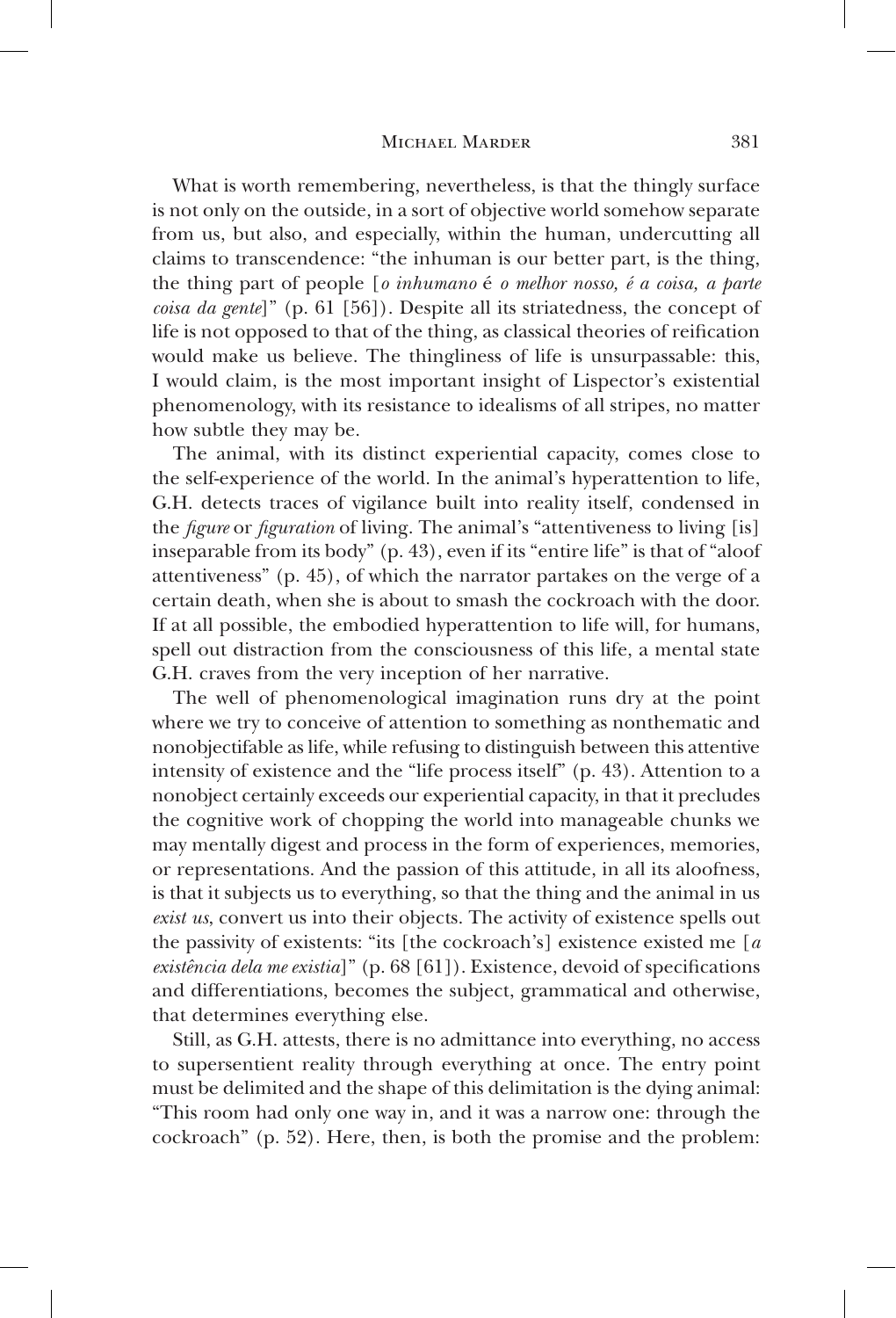the promise of shedding one's human countenance and the problem of needing a determinate form to do so. The animal is a figure of life and, therefore, life's circumscription, the accentuation of one of its modalities. Moreover, the animal is a figure, onto which humans project themselves by analogy as morphological as it is ontological. In the animal's eye, we recognize the human eye, recovering ourselves.

G.H. indulges in the excesses of this recognition: "Cockroaches don't have noses. I looked at it, with that mouth of its, and its eyes: it looked like a dying mulatto woman. But its eyes were black and radiant. The eyes of a girl about to be married" (p. 48). Although its was "a shapeless face" (p. 47), it was a face nonetheless—a chance for G.H. to experience empathy, to smuggle bits of herself across the threshold of pure life. Were it a plant, or a bacterium, or any other nonanimal figuration of life that pointed the way into the "room" of absolute immanence, would it not have been more difficult to succumb to the anthropomorphizing temptation of recovering oneself in the other?<sup>14</sup>

## **III**

Recall, however, that G.H. does not deliver herself entirely to pure immanence; she does not melt into the world, in spite of all the radical passivity and pleasure of self-abandon she experiences well in excess of her experiential capacity. To the extent that narration winds on, with all the hesitations, not to mention graphic and narrative ruptures, something of the past *logos* (thus, memory and time itself) remains irreducible. Until, that is to say, the final lines of the text, where G.H. merges with the world, passes into it as it passes into her, when she swallows "cockroach matter" and thereafter finds herself bereft not only of understanding but also of speech. She incorporates life itself into herself and, powerless either to contain or to organize this impersonal existence, expires the final "I adore . . .," "*eu adoro*," in synchrony with the world's own breathing, the "continual breathing . . . we hear and call silence" (p. 90).

The true end of the book is not the word "*adoro.*" And it is not even the unsayable three dots of the ellipsis, but this silence that demands to be heard after we flip the last page. "The world interdepended with me . . . [H]ow will I be able to speak except timidly, like this: life is itself for me. Life is itself for me, and I don't understand what I am saying. And, therefore, I adore . . ." (p. 173). The full coincidence of life and the "I," not to mention of life with itself, means that there is zero distance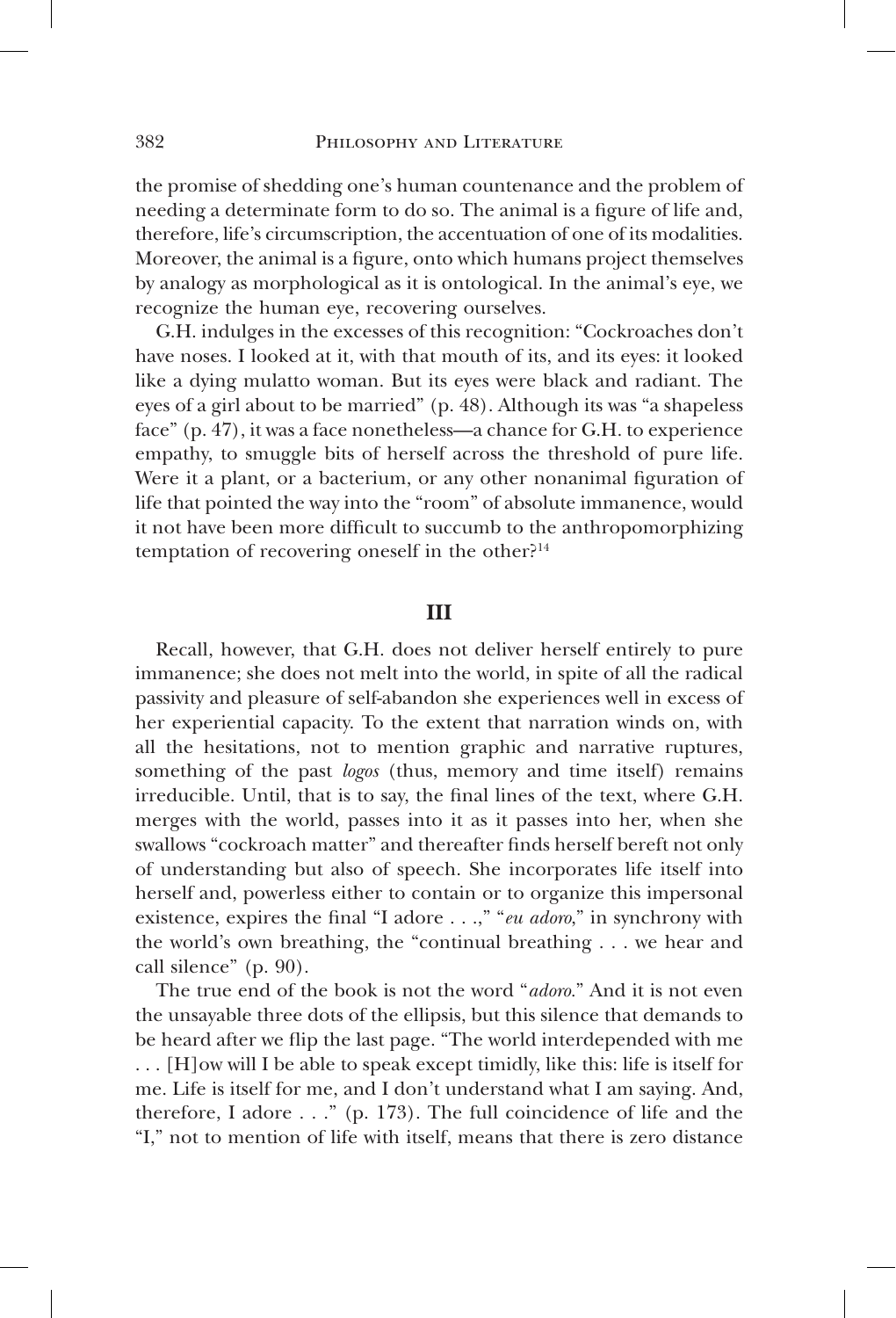between the narrator and anything that could still be expressed. *Logos*  bleeds into life, and life into *logos*, producing the silence of fulfillment, the unspeakable fullness bordering on sheer immanence.15 Instead of the phenomenological hearing-oneself-speak in the intimacy of inner discourse productive of subjectivity, we are left, at best, with something like hearing-oneself-hear, "like a blind man listening to his own listening" (pp. 44–45).

Until then, until the closure of the space, or spacing, around which we constitute ourselves, in the narrativized deferral of the end, we receive a testimony regarding the mutation of lived space and time in the aftermath of their dehumanization. Similar to the metamorphosis of Kafka's Gregor Samsa, the events surrounding the passions of G.H. unfold in a room that gradually comes to encompass the entire world, standing in a metonymic relation to the Real and to life itself. All of space, infinite as it is, fits into this room, which is first detached from the rest of the apartment by being isolated from the environment of habitual living—"as though this minaret of a room were not attached to either the apartment or the building" (p. 30).

Further, the room becomes uninhabitable for the one who is trapped in it, with the effect of shattering the narrator's previous identity. It becomes uninhabitable not because the conditions of possibility for life itself are withdrawn from it but, on the contrary, because it turns into the epicenter of these conditions, challenging G.H. to dwell in the possible *as* possible. This is the sense in which Lispector appropriates Platonic heliocentrism: the room is not the cave sheltered from sunlight, but the sublime place of the sun itself, the possible as such which proves to be impossible to inhabit. "In the rest of the apartment, the sun filtered in from the outside . . . But here the sun didn't seem to come from the outside to inside: this seems to be the place where the sun itself was, fixed and unmoving, with a harsh light, as though the room didn't close its eyes, even at night" (pp. 34–35).

The anonymous vigilance of the room transmits the subjectless attention of things and the living attention of the animal to life. Existential spatiality, even and especially in its absolute emptiness—which is the same as oversaturation and excessive fullness—becomes inhospitable to human existence that melts away or dries up and breaks into smithereens in the room's "harsh light," *dureza de luz*. A fatal shift in the experience of space cannot help but affect the rest of the categories, through which perceptions are sifted. The breakdown of G.H.'s subjectivity commences with her being expelled from the room she had known before, within this very room itself.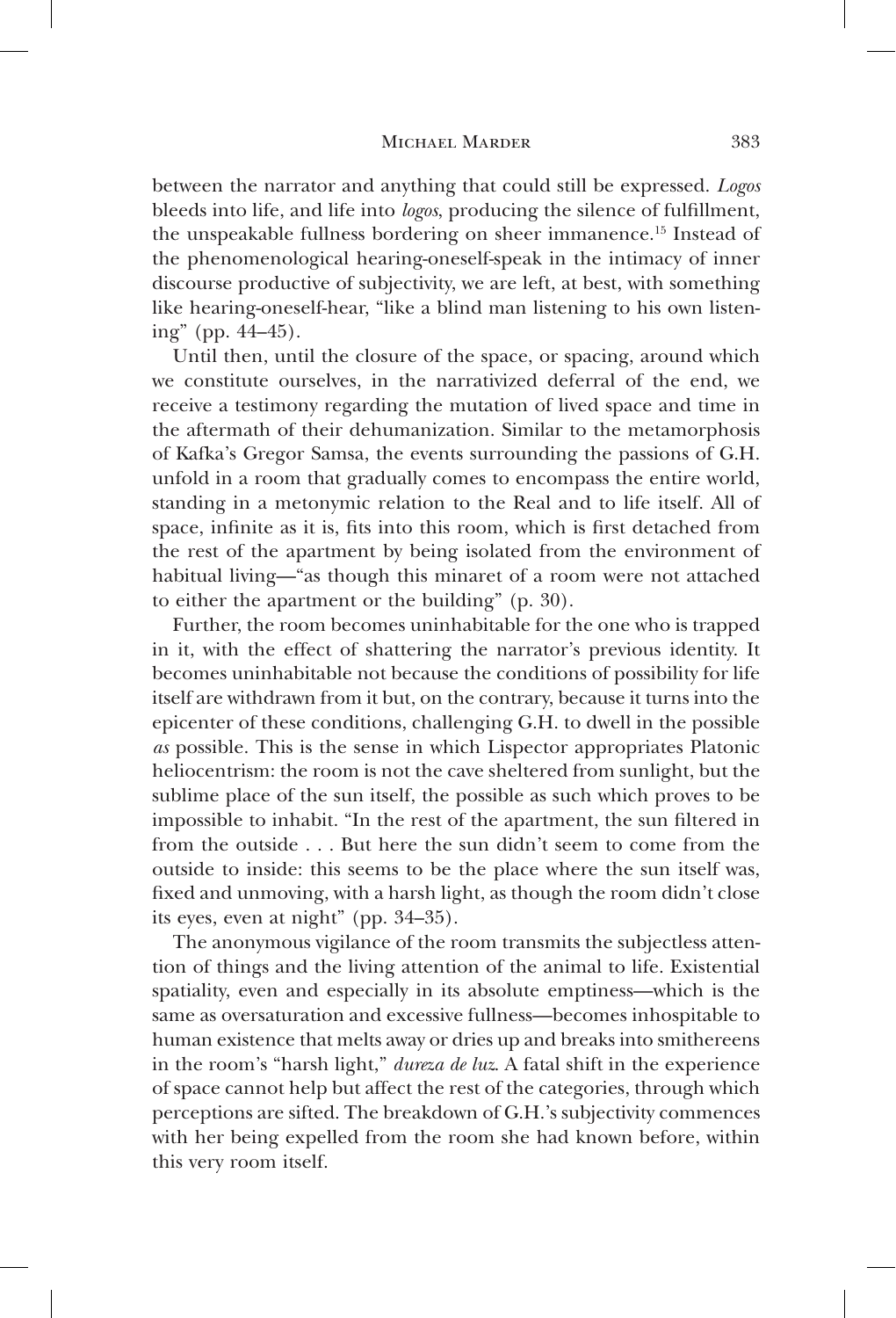Old schemas of spatiality cease to function, impotent to orient the narrator in the world, where a "web of spaces" confounds the familiar modes of organizing one's experience (p. 37). The master distinction of metaphysics is similarly not exempt from the remolding of spatiality: it simply does not apply to the room where the inside passes into the outside, contaminating the opposition between the two: "Even inside it [the room], I somehow kept staying outside" (p. 37). Such beingoutside of the inside is an accurate depiction of the existential excess of spatiality, housing something or someone other than human within the human. It betokens the expansion of the room beyond its actual physical proportions, all the way to a "limitless vastness" (p. 51) of that which is sheerly possible.

But it is this sheer possibility, or, better, the attempt to dwell in it without mediations, that induces the most unbearable of passions in G.H., whose psychic interiority is exteriorized to the extent that she retreats into herself—to the point where she discovers that her "soul had flattened itself against the wall [*minha alma se encostara até a parede*]" (p. 56 [51]), presumably recognizing herself in a photograph. The flattening of the soul, its extension and spatialization allowing it to lean (*encostar-se*) against the wall, signals that what the narrator explores is the materiality of possible space, indifferently enveloping *res extensa* and *res cogitans*, the extended thing and the thinking thing.16 Thinghood, taken in the quasi-animist sense full of possibilities and subjectless vision, is the principle of spatiality: more important than the fact that things are in space is the observation that space, as a possibility, is in the things themselves. The birth or rebirth of space, experience, and passion from the standpoint of living thinghood is, thus, one of the most persistent leitmotifs of *The Passion According to G.H.*

The possible is neither contemplated, nor imagined, nor represented, nor projected into the future. It is undergone, suffered through, until the pathetic, pathos-laden being of the sufferer gives in, turning inside out. The pain of existence is concentrated in this becoming-possible, in the aporetic living-through of possibility qua possibility that does not tolerate any actual confines, edges, borders, or limits of places, bodies, and identities. It matters little that the objectivity of physical space stays untouched by the prevarications of the possible, that "the dimensions, the dimensions remained the same" (p. 56).

The existential primacy of possibility over actuality means that everything alters, beyond recognition, even where nothing "really" changes. The same space is, at the same time and without contradiction, wholly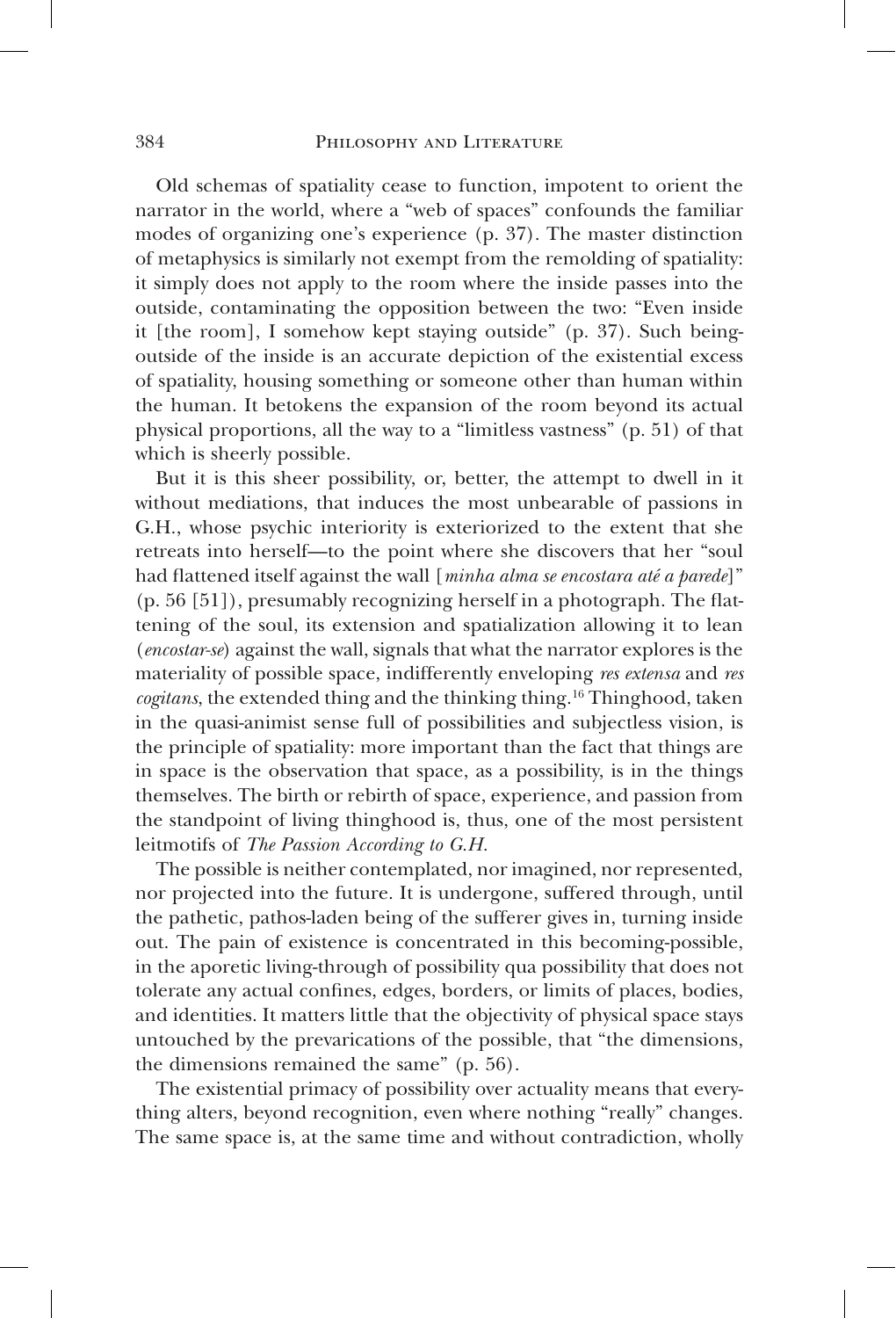other. The room is the room itself, the entire world, life, and the promise of pure immanence. Such redoubling is, of course, symptomatic of the rise of signification, the novel regime of the sign that manages to "speak" the possible within the Real, not as its negation but as its opening unto itself. But the "speaking out" of the possible is mute, for it has no actual words to its avail, which is why it may be confused with silence, the mere possibility of *logos*, of speech, and of the word.

The same may be said apropos of G.H.'s existential temporality, which issues from her inability to remember the past and her refusal to anticipate the future. All that remains is the present, the entire "empire of the present . . . opening gigantic perspectives on another present" (pp. 97, 99). This temporal empire, encompassing the vastness of the possible, extends past the human scale, on which it initially depends and which is measured by the time of life and its so-called experiential contents. Hence, the gigantism of those perspectives, where the present passes into another present ad infinitum, deferring representation as much as repetition and furnishing, in what without a doubt is a paraphrase of the sixteenth-century Brazilian author Father António Vieira, "the prehistory of the future"  $(p. 99)$ .<sup>17</sup> The pure now of G.H. is neither a point nor a line. Neither a disruption nor a moment of transition, the instant of impersonal or depersonalized life is "unimaginable" because "between the right now and the I there is no space" (p. 70). This erasure of distance produces the time of *The Passion*, if not passion itself, as the quasi-unmediated incorporation of the now into the "I," causing this "I" to expand to the point of exploding its confines.

The empire of the present, with the gigantic vistas it opens, demands a different experience of time and, therefore, a wholly other subjectivity in excess of the human—a subjectivity as "swollen" (*inchada*, pregnant) or "ripe" (*madura*), with the present as the shadows in the rest of G.H.'s apartment and as the moment of the "now" itself (p. 72 [64]). Only in Hegel's hyperhuman dialectic will this now-moment signify an empty, barren, abstract point of time interchangeable with any other point. Lispector, on the other hand, seems to take the other phenomenology—that of Husserl—to heart, albeit with a twist: rather than augur the intuitional fulfillment of empty intentions, the fullness of the now overflows the subject's experience of inner time consciousness and turns flat, brining to the exterior the very kernel of this swollen interiority. What is full, in the end, is superficiality—"ripe superficiality" (p.  $72$ ) where nothing is subtracted from the phenomenal order of surfaces or appearances, not even subjectivity itself. Time passes into space.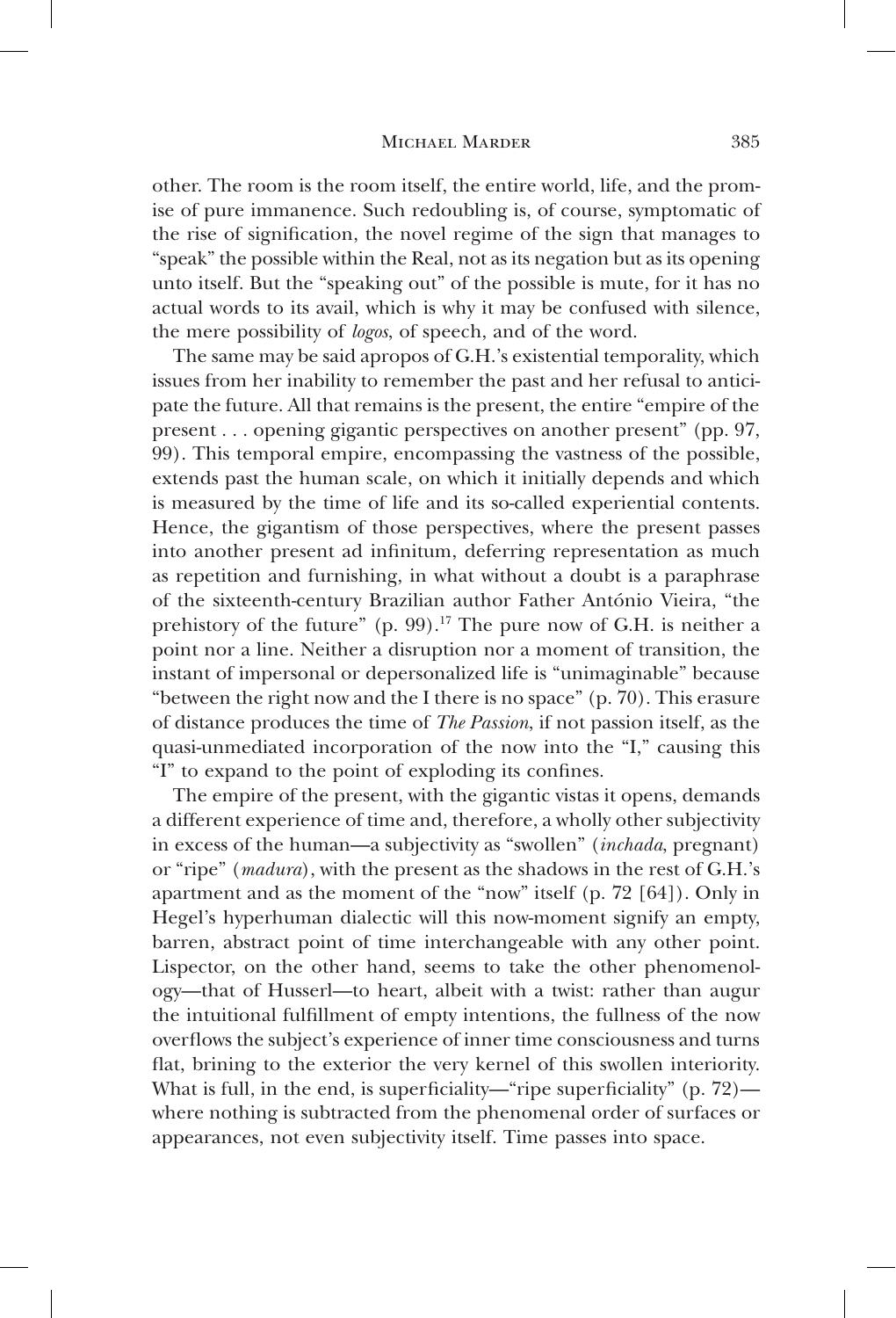A critic influenced by deconstruction would surely say that, in her clamoring for pure immanence, however impossible it might be to attain, Lispector disrespects nothing less than *différance*, the becomingspace of time and the becoming-time of space in a process than never reaches its final destination. More grist for the mill of deconstruction will be drawn from the special privilege accorded to pure present in a narrative, which seems to eschew a qualitatively different future—the one that is to come, *a-venir*, dissimilar to another anticipatable present.

Such criticism, however, is too precipitous. The pure present of G.H. is, precisely, not identical to itself, in that it leaves enough time and space for "the thing itself" to escape, rather than to be captured by a more accurate name: "Maybe I'll find another name, so much crueler right from the outset, so much more the thing itself. Or maybe I won't find one. Is love when you don't give a name to the things' identity?" (p. 79).18 Another passion flourishes on the edge of signification, of space, and of time here—love, interpreted as the refusal to name the thing and, thus, to seal and confirm its identity.

Perhaps, then, one must go through the passions to G.H. so as to learn how to experience this singular passion of love, well beyond the limits of human temporality and spatiality. This is why the work ends with "I adore . . .": *logos* passes into life and on into silence under the sign of love that, in all its ostensibly mystical plentitude, harbors a seed of negativity and refusal, when it comes to naming the thing and conferring identity onto it. Lispector's existential phenomenology lets beings be, while taking care not to thematize them "as such." This is *its* passion, one that should become inspirational for contemporary philosophy.

#### University of the Basque Country

1. Clarice Lispector, *The Passion According to G.H.*, trans. Ronald W. Sousa (Minneapolis: University of Minnesota Press, 1988), referred to in text by page number. Occasionally, I will indicate the Portuguese original page numbers in brackets. These references are derived from Clarice Lispector, *A Paixão Segundo G.H.* (Lisboa: Relógio D'Água, 2000).

2. This essential ambiguity is, according to Nelson Vieira, the openness of meaning, "reminiscent of Hebraic hermeneutics." Lispector, Vieira continues, "welcomes the unreliability of meaning, structure, and representations" (*Jewish Voices in Brazilian Literature: A Prophetic Discourse of Alterity* [Gainesville: University of Florida Press, 1995], p. 149).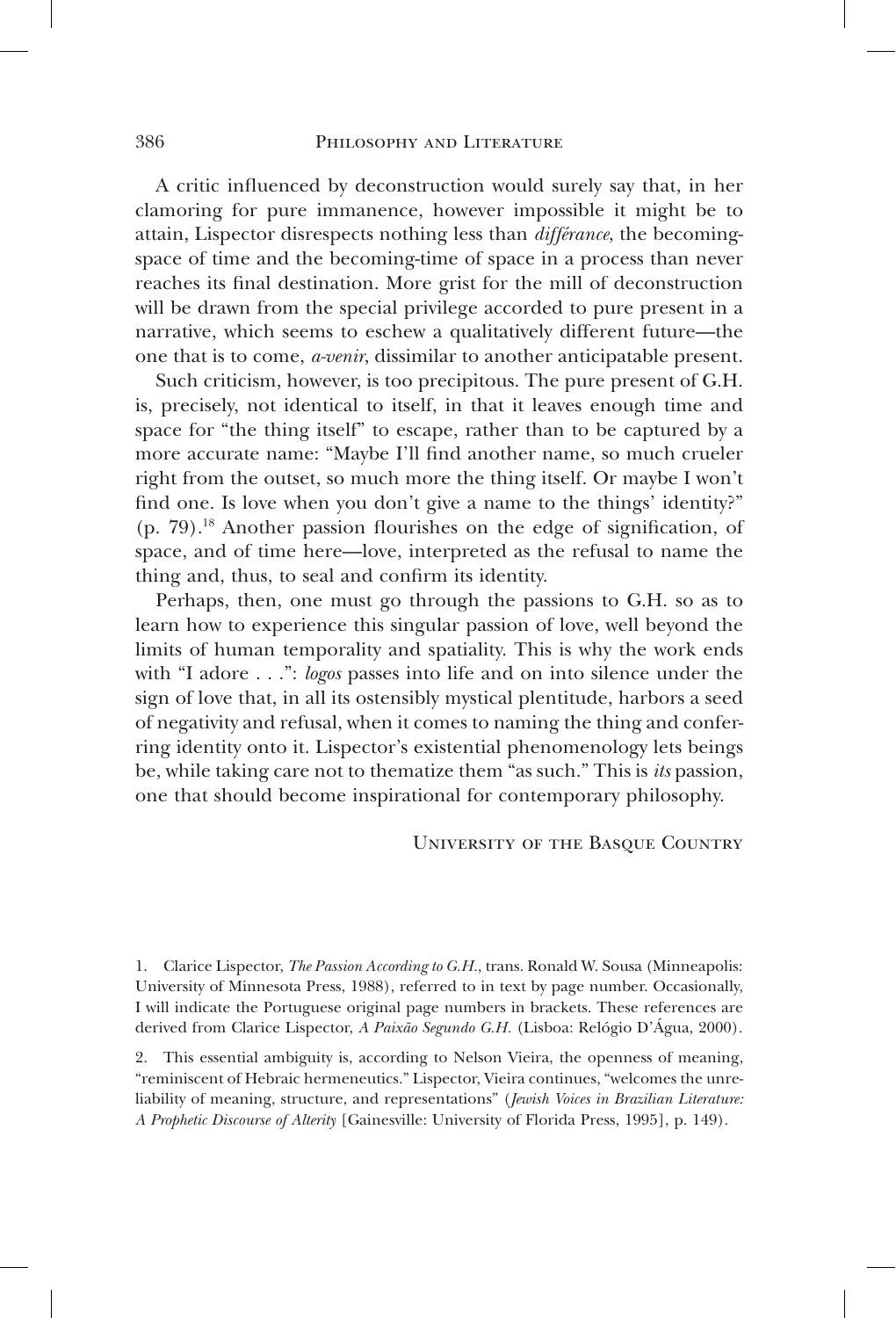3. For more on the importance of gazing in Lispector's texts, see Regina Pontieri, *Clarice Lispector: Uma Poética do Olhar* (São Paulo: Ateliê Editorial, 1999).

4. Hélène Cixous, *Readings: The Poetics of Blanchot, Joyce, Kafka, Kleist, Lispector, and Tsvetayeva*, trans. Verena Andermatt Conley (Minneapolis: University of Minnesota Press, 1991), p. 83.

5. It is problematic, to say the least, to assert, as Earl Fitz does, that G.H. is "a deeply human poststructuralist hero, a radical, acutely self-conscious and self-questioning skeptic," Sexuality and Being in the Poststructuralist Universe of Clarice Lispector: The Différance *of Desire* (Austin: University of Texas Press, 2001), p. 100. This characterization applies only on the condition that the human is defined by the radical excess and by its capacity, embodied in G.H., to become other-than-human.

6. Cixous, *Readings*, p. 88: "Where there is no more prevision, there can be vision."

7. This, too, may be classified under the heading of phenomenological reduction. See José Américo Motta Pessanha, "Clarice Lispector: O Itinerário da Paixão," in *A Paixão Segundo G.H.: Edição Crítica*, ed. Benedito Nunes (Paris: ALLCA XX / EDUSP, 1996), p. 315.

8. On the worldlessness of the thing and the paucity of the animal "having" the world, see Martin Heidegger, *The Fundamental Concepts of Metaphysics*, trans. William McNeill and Nicholas Walker (Bloomington: Indiana University Press, 1995), pp. 197–226.

9. The resonances with Deleuze and Guattari's *A Thousand Plateaus* are more than obvious here (Gilles Deleuze and Felix Guattari, *A Thousand Plateaus: Capitalism and Schizophrenia*, trans. Brian Massumi [Minneapolis: University of Minnesota Press, 1987]). But the "method" or the path toward such a mode of becoming remains, nevertheless, phenomenological.

10. Without possibility, however, everything, including passion, is not quite everything. As Lispector's narrator notes in *The Hour of the Star* (trans. Giovanni Pontiero [New York: New Directions, 1992])*,* "I have experienced almost everything, even passion and despair. Now I wish to possess what might have been but never was" (p. 21).

11. Therefore, much more is at stake here than a mere repugnance with the world, a classical sense of existential nausea, to which Benedito Nunes reduces Lispector's narrative in *O Mundo de Clarice Lispector* (Manaus: Edições do Governo do Estado, 1966), p. 20.

12. Among others, Maurice Merleau-Ponty articulates the sense of the "experience of the thing," imaginable from its own standpoint. In *Phenomenology of Perception* (trans. Colin Smith [London: Routledge, 2004]) things not only "display themselves" to me but also "see" and guarantee the permanence of those dimensions of other things that are hidden from my view (p. 79).

13. John Sallis, *Being and Logos: Reading the Platonic Dialogues* (Indianapolis: Indiana University Press, 1996).

14. On the other hand, even plants may be humanized when we detect traces of "sadness" in flowers, as Lispector does in *The Stream of Life* (trans. Elizabeth Lowe and Earl Fritz [Minneapolis: University of Minnesota Press, 1988], p. 45). And then, conversely, it is possible to transfigure the face into a nonhuman feature, belonging, for instance, to things: "And there are things so much more delicate that they are not visible. But